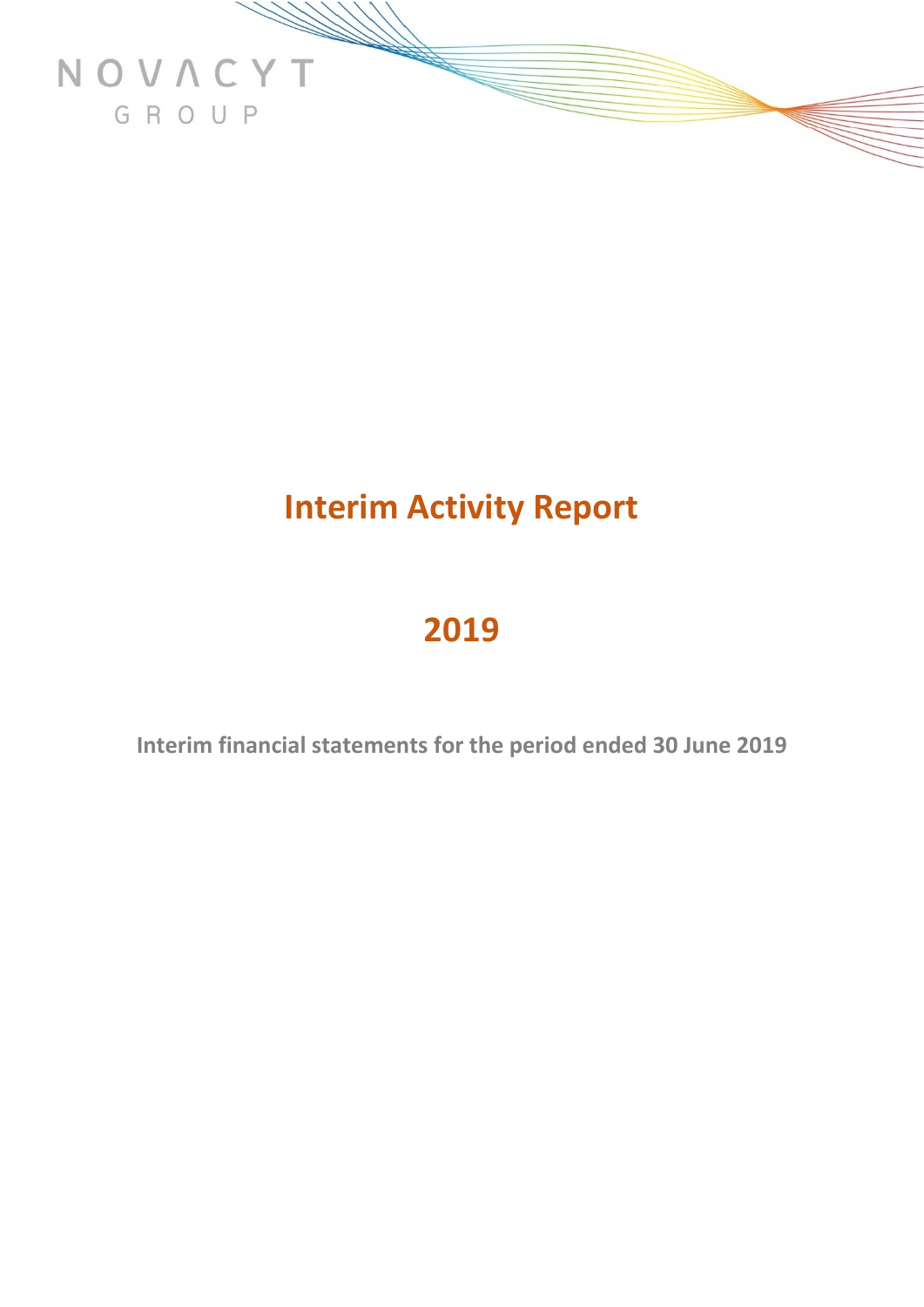#### **ACTIVITY REPORT**

#### **2019 INTERIM**

# **INTERIM REPORT FOR THE PERIOD ENDED 30 JUNE 2019**

#### **ABOUT NOVACYT GROUP**

The Novacyt Group is an international diagnostics business generating an increasing portfolio of in vitro and molecular diagnostic tests. Its core strengths lie in diagnostics product development, commercialisation, contract design and manufacturing. The Company's lead business units comprise of Primerdesign and Lab21 Products, supplying an extensive range of high quality assays and reagents worldwide. The Group directly serves oncology, microbiology, haematology and serology markets as do its global partners, which include major corporates.

#### **FINANCIAL HIGHLIGHTS**

- Consolidated unaudited Group revenue of  $E$ 7.2m, an increase of 12% (11% CER) compared to the restated revenues for H1 2018 of €6.4m
	- Primerdesign revenue increased 8% (7% CER) to  $\epsilon$ 3.3m
	- o Lab21 revenue increased 17% (16% CER) to €4.0m as a result of the incremental revenue from the Omega ID acquisition in June 2018
- Group gross margin remained strong at 63%, a reduction of 2% from H1 2018, due to the anticipated dilutive gross margin effect of the Omega ID revenue streams. On a like-for-like pro forma basis (excluding Omega ID) gross margin increased by 3% year on year to 68%
- Primerdesign gross margin improved year-on-year by 2% to 87%, demonstrating the significant current and potential future value of this business unit to the Group
- Group EBITDA profitability of €0.2m in H1 2019 versus a €0.1m loss in H1 2018
- Operating loss reduced by €0.1m to €0.7m despite incremental Omega ID amortisation of €0.1m
- Omega ID contributed a strong EBITDA profit of 19% in H1 2019 and synergies have been identified to further improve gross margin and EBITDA profitability
- Novacyt held €0.6m in cash and cash equivalents at the end of 30 June 2019
- Working capital constraints in second and third quarters will result in consolidated revenue and EBITDA below market expectations for the full year but ahead of the EBITDA for the prior year.

NOVAprep® revenues are excluded, reflecting the strategic decision to sell the division, as announced on 11 December 2018. Group revenue includes the Clinical Lab (€0.3m) for the first half of the year, which was subsequently sold on 18 July 2019.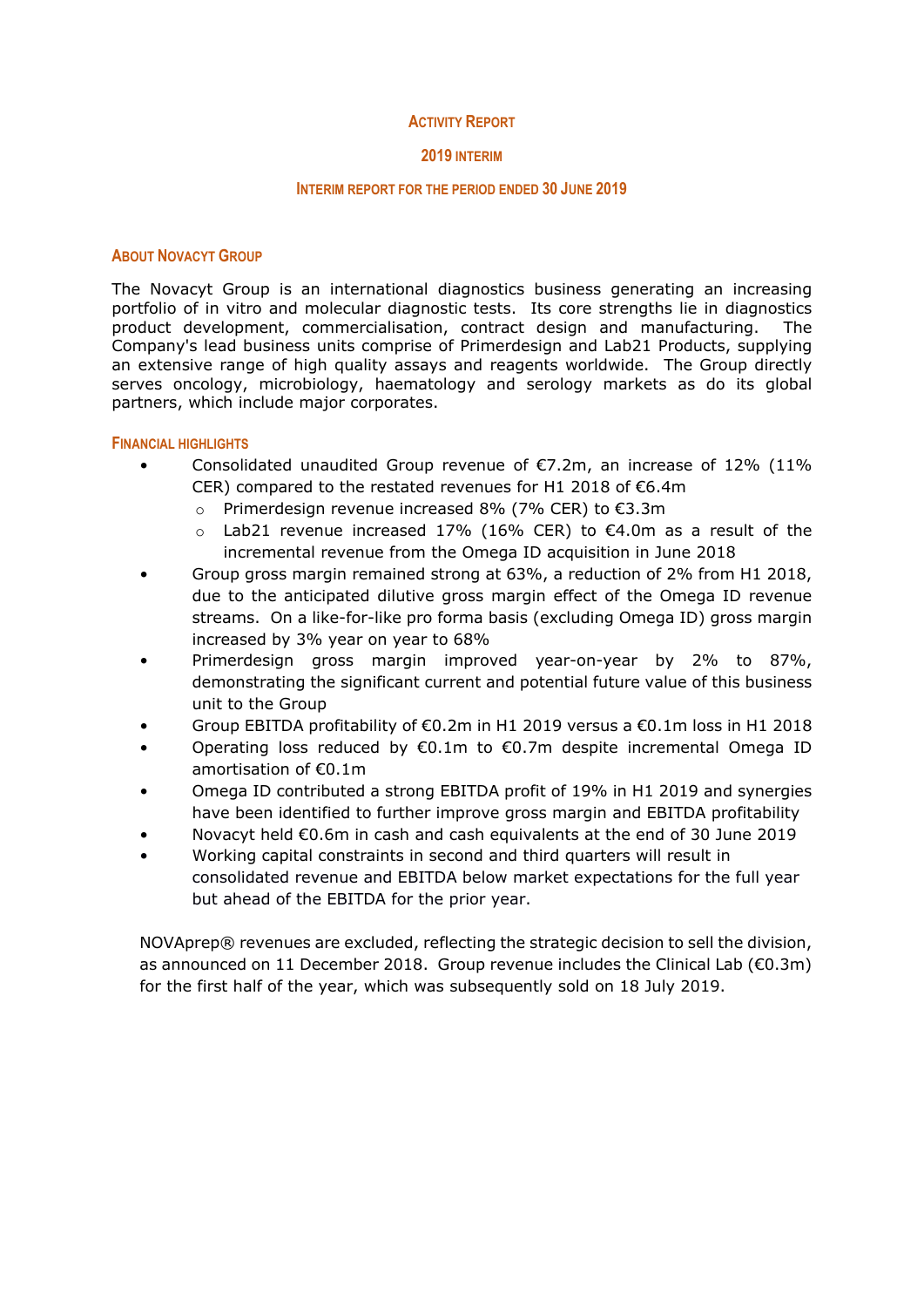### **OPERATIONAL HIGHLIGHTS**

- The working capital restrictions have significantly impacted the Group, especially the Lab21 Products business during the second quarter. Despite this, the Group has continued to grow sales and EBITDA profitability, underscoring the potential profitability of the Group as it continues to scale
- Primerdesign revenues increased by 8% to  $\epsilon$ 3.3m compared to H1 2018 as a result of growth of 22% in B2B sales and 10% in International Markets. Sales in the Middle East and US markets were the fastest growing regions for molecular products at 114% and 33%, respectively, compared to H1 2018
- Integration of Omega ID is progressing well, and a decision to close and consolidate the Axminster facility, acquired with the Omega ID assets, was implemented during the first quarter, which has further reduced costs and increased the profitability of this business
- The molecular R&D pipeline of CE-Mark assays focused in transplant diagnostics continues to make good progress, and two new CE-Mark products - EBV and BKV - were launched in the third quarter of 2019 as planned

# **POST PERIOD END**

- Sale of the Clinical Lab to Cambridge Pathology BV completed on 18 July 2019 for a total consideration of £400,000. The sale will enable Novacyt to focus more closely on the expansion and value of its core products businesses, Primerdesign and Lab21 Products. A second deferred payment of £100k was received in September as expected
- The Company continues to look for a buyer(s) of its NOVAprep® business unit but is also taking steps to close the remaining business by the end of 2019 in the event a sale has not completed. All customers, suppliers and employees have been informed of the decision, and the Company will work sensitively and diligently to support all those who will be impacted by this decision. Due to significantly reduced costs, the liquidation of certain assets and an increase in consumables sales orders, the negative cash flow impact on the business unit will be greatly reduced with the potential for it to generate cash for the Group during the second half of 2019

# **Graham Mullis, Group CEO of Novacyt, commented:**

*"We have continued to experience increasing demand for our products throughout 2019, which led to 12% growth in sales in H1. However, this growth has been somewhat moderated by working capital constraints, which we continue to make good progress on resolving. As a result, this shortfall will impact our full year revenue and profit performance as we continue to work through our forward order book. With sufficient working capital, we will continue to build on the robust operational performance of our Primerdesign and Lab21 Products business units, which delivered record sales growth in a number of territories in H1.*

*"We successfully completed the sale of the Clinical Lab, which allows us to further streamline and focus our operations. This will save the the Group €0.1m due to the elimination of overheads associated with the operating site. The decision to dispose of, or close, the NOVAprep® business unit by year end also removes the uncertainty of the sale process.*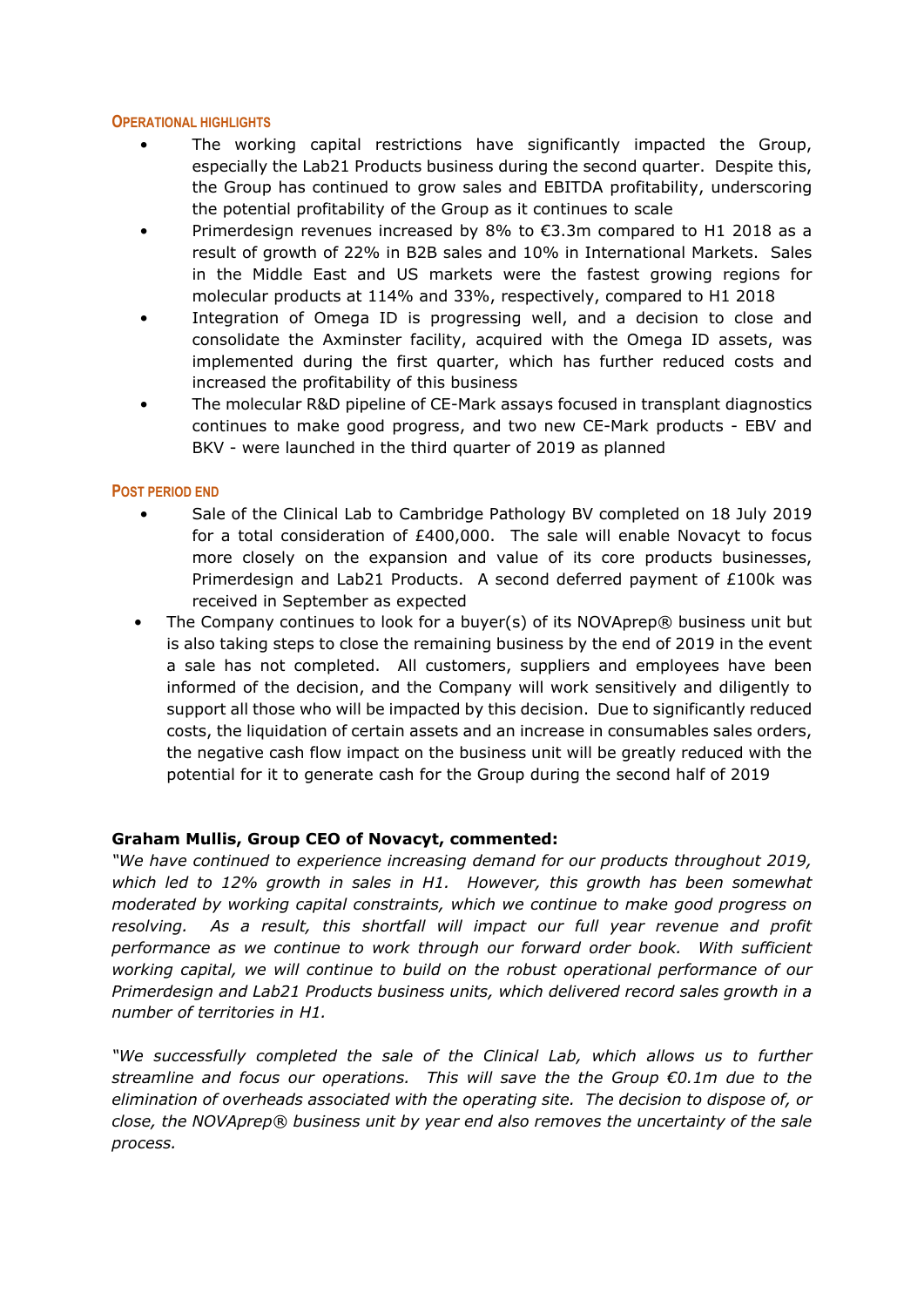*"We understand shareholders have been disappointed with the share price performance and dilution since the convertible bond facility was executed in April 2019. We continue to assess various financing options for the Company and will update the market in due course.*

*"Novacyt's solid foundation lies in its strengths in vitro diagnostic product design, development, commercialisation and contract manufacturing. I look forward to building on the base as we work hard to restore shareholder confidence and deliver value through a profitable, high growth diagnostics company."* 

# **CORPORATE REVIEW**

In the first half of 2019, Novacyt made further progress in shaping and defining the business to deliver long-term sustainable profitable growth. This has been achieved through the progress it is making in restructuring the business to focus on its core, profitable reagents manufacturing businesses. These achievements will reinforce the Company's strategy and commitment to the three pillars of growth based on organic sales expansion, investment in R&D and a judicious approach to acquisitions. Novacyt expects it can further reduce the manufacturing cost base across the Group to grow the Group's gross margins and increase overall profitability.

# **MOLECULAR PRODUCTS**

Primerdesign revenues increased by 8% to  $\epsilon$ 3.3m compared to H1 2018 as a result of a 22% growth in B2B sales and continued growth of 10% in international markets. Direct sales in the UK were down by 6% due to the short-term impact of reorganising the sales management structure with sales growth anticipated to resume towards the end of the year. Sales in the Middle East and US markets were the fastest growing regions for molecular products at 114% and 33% compared to H1 2018.

Primerdesign is increasingly recognised as a leading clinical assay development partner. As of the end of H1 2019, Primerdesign has engaged with over 15 customers throughout the past 18 months, fulfilling their specific development requirements. During the first half of 2019, the Company expanded its assay development contract with Immunexpress for the first US Food and Drug Administration (FDA) cleared host response test for suspected sepsis patients to further support the development of rapid diagnostic assays for the detection of sepsis.

In May 2019, Primerdesign also launched its next-generation genesig® q32 qPCR molecular testing instrument, to complement the established genesig® q16, launched in 2014. Further operational enhancements to both the q16 and q32 instrument platforms are planned in 2020 to provide gold standard PCR cycle times of 30 minutes.

Primerdesign's extensive catalogue of over 550 genesig® Real-Time PCR kits can be run on the q32 instrument, including human, food pathogens and food speciation testing. As all genesig® kits have an identical running protocol, the q16 and q32 instruments are easy to use for customers of all expertise and experience levels and provide results that can be easily compared across the instruments and across different sites or collaborating groups.

During the first half of 2019, Primerdesign successfully launched its CE Mark EBV and BKV assays used to help transplantation and immunosuppressed patients. Both tests provide quantitative detection of viral DNA extracted from blood plasma, whole blood and urine.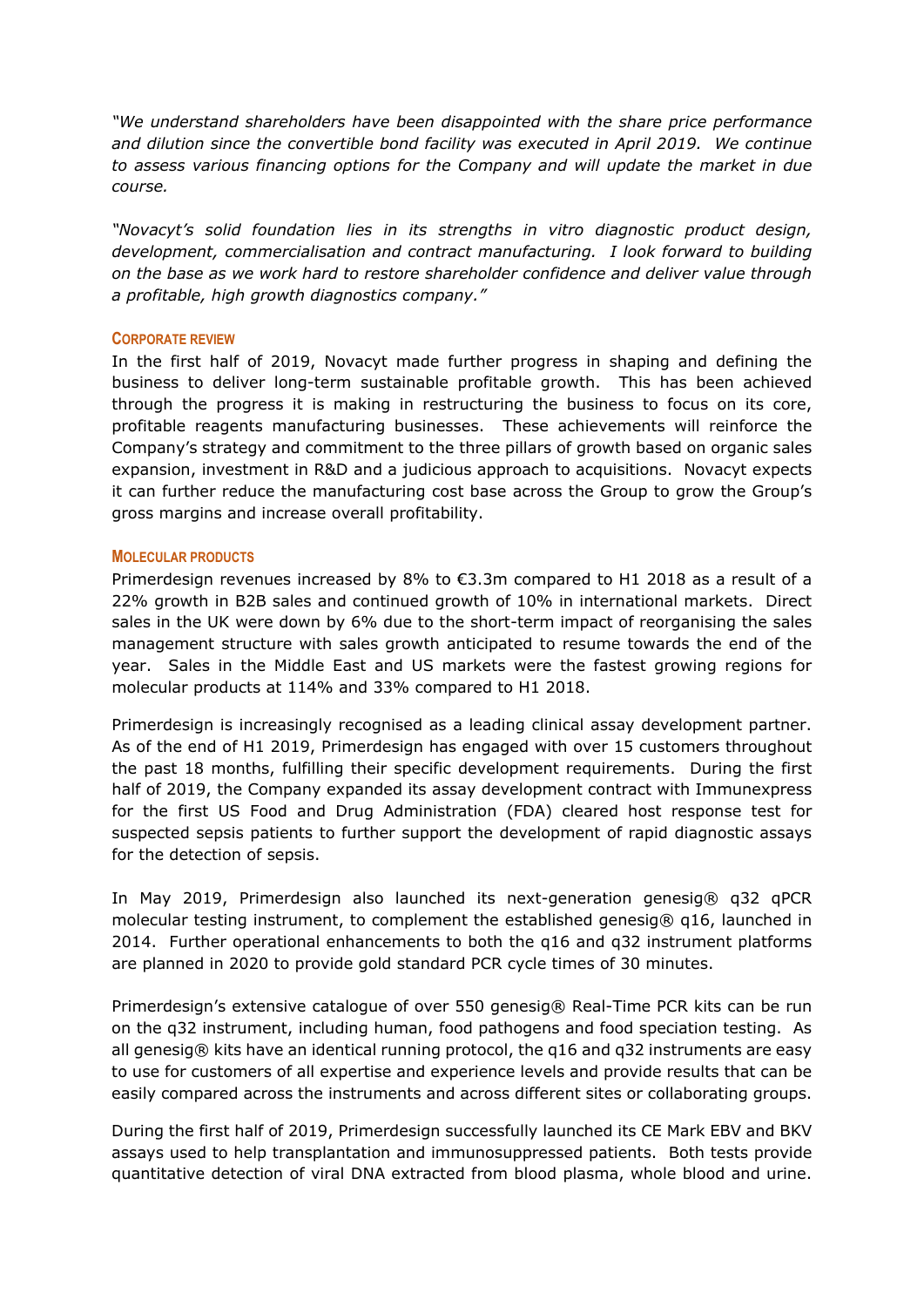They have initially been validated for the Roche LightCycler® 480 II Instrument and the same assays will be available to run on additional instruments, the ABI 7500 and Bio-Rad CFX, later this year. The complementary and important CE-Mark CMV assay development is progressing well and will launch early next year.

# **PROTEIN PRODUCTS**

Lab21 revenue of €4.0m demonstrated growth of 17% (16% CER) in the first half of 2019 compared to H1 2018 driven by the Omega ID acquisition which completed in June 2018. The second quarter of 2019 saw sales restricted by a lack of working capital, which mainly impacted the Lab21 business unit. Despite this, the new sales team increased UK sales of Microgen branded products by 29% compared to the first half of 2018. The order book remains strong for the second half of the year and continued growth is expected depending on how quickly the supply chain can be fully restored.

The Omega ID asset acquisition continues to be EBITDA accretive to the Group, and a number of additional cost savings and synergies have been identified to drive this profitability further. These include (i) the closure of the acquired Axminster site which was consolidated within the Group during Q2 2019 saving overheads of €150k per annum, (ii) consolidating duplicated products to minimise manufacturing costs and (iii) the saving of Omega Diagnostics overhead charges under the Transitional Services Agreement in early 2020.

During the second half of 2019, the Lab21 business unit aims to launch twelve new CE-Mark clinical products which will add to the PathFlow® and PathChek® product ranges. An immediate launch of six new products in the PathFlow™ range will take place this month which will extend the range of tests for the rapid diagnosis of several key pathogens associated with Infectious Disease in humans. These include tests for Clostridium difficile, Helicobacter pylori, Influenza A+B, Norovirus, Rotavirus, Adenovirus and RSV from a range of patient sample types. The products in combination represent some of the most important tests required in a modern hospital laboratory setting, addressing the need for fast and accurate diagnosis of key pathogens to prevent mortality. Quicker and more effective diagnosis also enables clinicans to combat the increasing issues of antimicrobial resistance associated with these pathogens.

The expansion of the PathFlow™ range of products serves to highlight Novacyt's long term commitment to facilitate clinical improvements to patient outcomes as a result of earlier diagnosis. Novacyt will look to increase the number of PathFlow™ tests with further expansion of the product range during the final quarter of this year.

#### **FINANCIAL REVIEW**

#### *Revenue*

Unaudited revenues for the first half of 2019 were €7.2m compared to the restated revenues for 2018 of €6.4m, with the addition of Omega ID revenue and solid growth from Primerdesign in the Middle East and US markets. Continuing Group revenue, excluding NOVAprep®, increased by 12% (11% CER). The order book is strong for the second half of the year and continued growth is expected depending on how quickly the supply chain can be fully restored.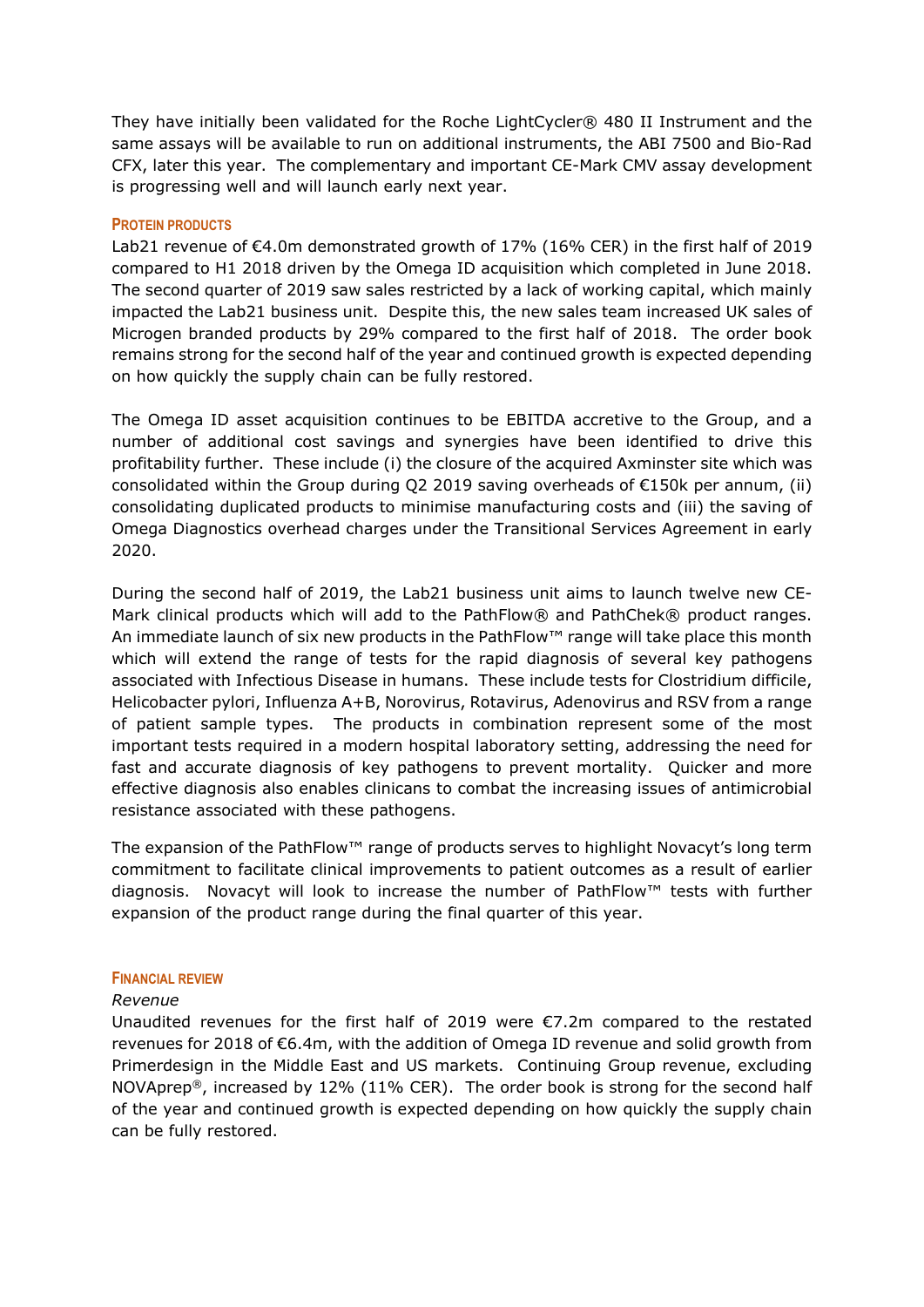# *Gross margin*

Gross profit has shown continued positive momentum, increasing from  $E4.2m$  (65%) in the first half of last year to  $\epsilon$ 4.6m (63%) in 2019. This margin reflects the lower gross margin associated with the Omega ID revenue streams. On a pro forma basis, gross margin increased 3% to 68% year on year. Primerdesign's gross margin improved year on year by 2% to 87% as a result of lower manufacturing costs due to economies of scale as sales volumes increase. The gross margin of the Group in 2014 was 44% compared to 63% in H1 2019, an increase of 19 percentage points.

The Lab21 Products business unit has seen a 6% year-on-year gross margin decrease to 45% impacted by the dilutive gross margin effect of the Omega ID acquisition. On a pro forma basis, the gross margin of the business unit would have been largely unchanged at 50% compared to 51% in H1 2018.

# *EBITDA*

The Group has continued its EBITDA profitability trend with an EBITDA profit of  $\epsilon$ 0.2m in the first half of 2019, which saw the underlying Primerdesign EBITDA margin increase to over 40% before Group management charges. With Primerdesign delivering approximately 45% of Group revenue at 87% gross margin, its continued success contributes substantially to the Group's positive EBITDA. The effect of increasing Primerdesign revenues as a percentage of overall Group revenues will continue to enhance the overall profitability of the Group.

The Omega ID acquisition has been immediately EBITDA accretive to the business and during the first half the EBITDA margin of this business was 19%. This strong level of profitability is expected to increase as the business becomes fully integrated within the Group.

A focus on cost control across the Group in H1 2019, in addition to the adoption of IFRS 16, has helped drive EBITDA from a loss of €0.1m in H1 2018 to a profit of €0.2m in H1 2019 at a time when sales were impacted by a lack of working capital. Additional planned cost saving initiatives, particularly in manufacturing, can deliver further profit improvements during the second half and into 2020.

# *Operating loss*

Group operating loss narrowed by over 20% to a loss of €0.7m compared with the H1 2018 loss of €0.8m. The €0.3m improvement in EBITDA and a reduction in exceptional charges of €0.2m year on year have been offset with additional depreciation/amortisation costs of  $\epsilon$ 0.3m resulting from the Omega ID acquisition ( $\epsilon$ 0.1m) and impact of IFRS 16 (€0.1m).

# *Net loss*

The net loss increased by  $\epsilon$ 0.2m to  $\epsilon$ 2.0m between H1 2018 and H1 2019 due to a  $\epsilon$ 0.1m increase in amortisation costs associated with the Omega ID acquisition, a  $\epsilon$ 0.1m increase in the loss in discontinued operations driven by the NOVAprep business performance, and additional financial expenses of €0.2m due to additional borrowing taken on in late Q2 2018, offset by the €0.3m EBITDA improvement.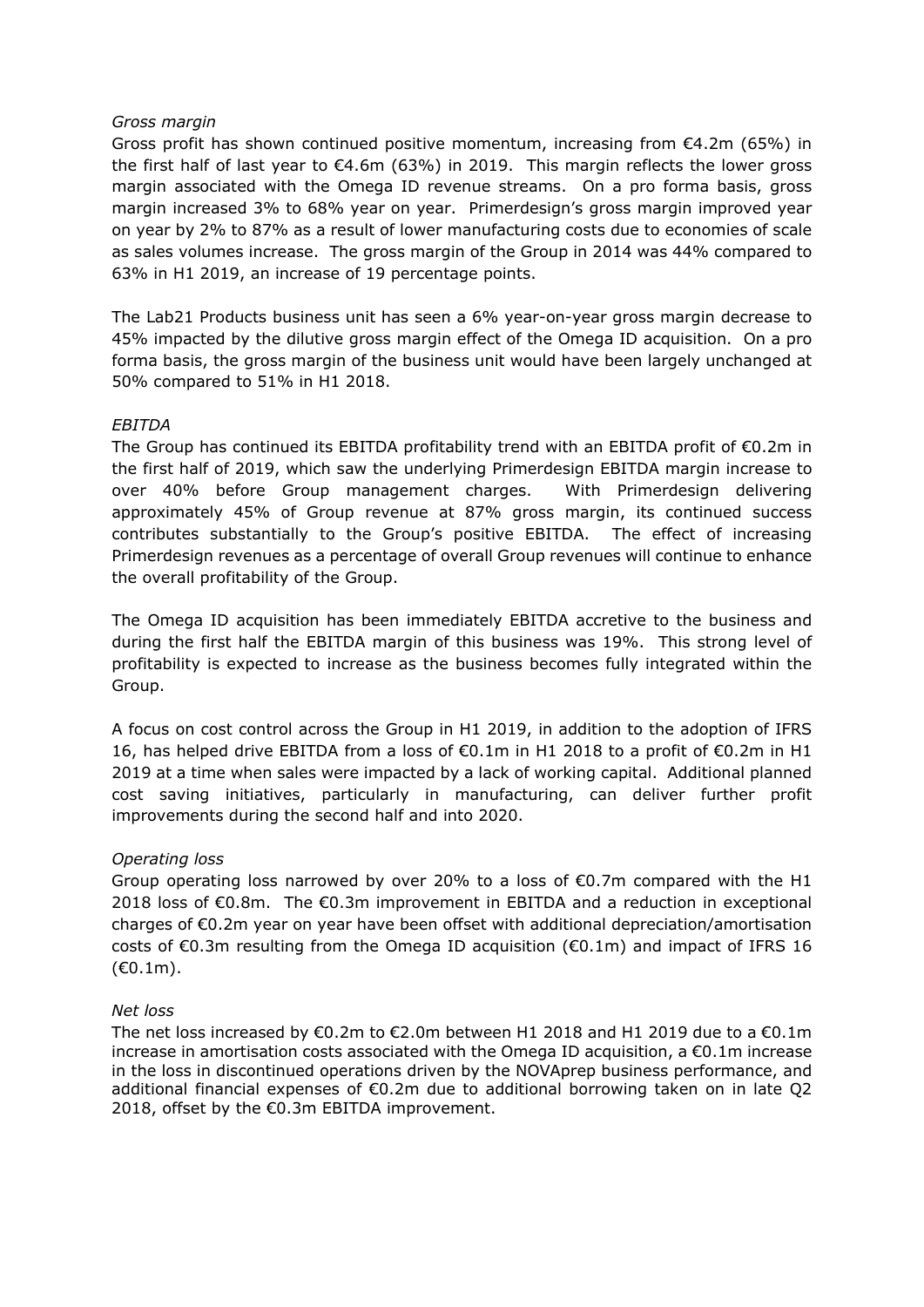# *Balance Sheet*

The Group held  $\epsilon$ 0.6m of cash on the balance sheet at 30 June 2019 compared to  $\epsilon$ 1.1m at 31 December 2018. The reduction in cash is, in part, due to the repayments of  $\epsilon$ 0.3m made against the outstanding deferred considerations that commenced in H1 2019 and a net working capital outflow of €0.6m. The €2.0m of cash derived from the bond issued in April was used for debt servicing and working capital to reduce the Group creditor position.

Other non-current assets have increased by  $\epsilon$ 2.3m, primarily driven by the impact of adopting IFRS 16 which has put a long-term asset of €2.6m to the balance sheet comprised mainly of site related costs, offset by depreciation.

Trade receivables have decreased since the year end by  $\epsilon$ 0.3m to  $\epsilon$ 3.6m primarily due to the recovery of some older receivables. Prepayments have increased since 31 December 2018 by  $\epsilon$ 0.4m driven by  $\epsilon$ 0.2m of upfront payments for stock that were not received in H1, and  $\epsilon$ 0.2m due to the timing of rent and business rates (property taxes) invoices received without a change in the underlying cost.

Net debt increased to €8.1m at the end of June 2019 from €4.2m in December 2018 following i) the draw down of €2.0m of convertible bonds from the €5m facility signed in April 2019, ii) the impact of adopting IFRS 16 which has added a  $\epsilon$ 2.6m liability to the balance sheet, iii) a  $\epsilon$ 0.5m reduction in cash offset by, and iv) debt repayments of  $\epsilon$ 1.3m including €0.3m of interest.

The Contingent consideration balance has reduced to  $\epsilon$ 1.1m as at June 2019 from  $\epsilon$ 1.6m in December 2018, driven by repayments of €0.3m made during 2019 and by the cancellation of an earn out milestone worth €0.2m.

# **CURRENT TRADING AND OUTLOOK**

Novacyt remains committed to successfully delivering on its three pillars of growth strategy which will continue to deliver increased profitability. A key factor to this success will be the Company's ability to secure financing that will facilitate a restructuring of the debt to put the Company in a much stronger financial position.

The outlook for the Primerdesign and Lab21 businesses remains strong entering the final quarter of the year. Both business units have significant sales pipelines and aim to grow sales above the levels of H1 2019. However, with working capital restrictions, the second and third quarters have been impacted. A consequent reduction in the rate of sales growth is expected for the full year. Novacyt therefore forecasts single digit full year consolidated sales growth and an EBITDA below market expectations but ahead of the EBITDA profitability for the prior year.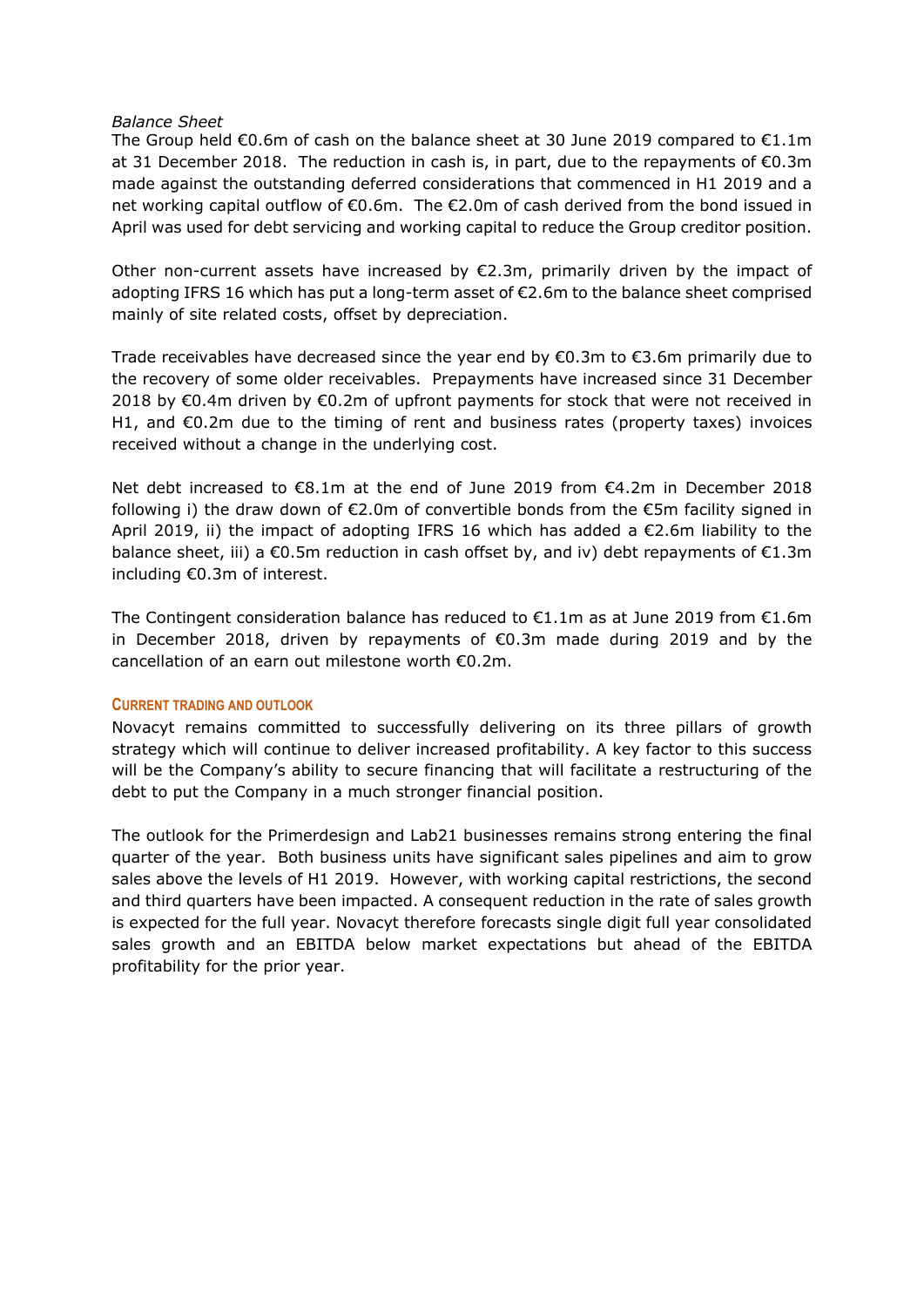# **TURNOVER BY OPERATIONS:**

The table below shows revenue from ordinary operations:

| Amounts in '000 $\epsilon$ | (Unaudited)<br>Six month<br>ended 30 June<br>2019 | (Unaudited)<br>Six month<br>ended 30 June<br>2018 |
|----------------------------|---------------------------------------------------|---------------------------------------------------|
|                            |                                                   |                                                   |
| Manufactured goods         | 6 6 7 6                                           | 5 5 9 8                                           |
| Services                   | 306                                               | 549                                               |
| Traded goods               | 58                                                | 85                                                |
| Other                      | 183                                               | 195                                               |
| <b>Total Revenue</b>       | 7 223                                             | 6 427                                             |

# **BREAKDOWN OF REVENUE BY OPERATING SEGMENT AND GEOGRAPHIC AREA:**

# o At 30 June 2019

| Amounts in $\epsilon$ '000 | Corporate &<br><b>Diagnostics</b> | Molecular<br>products | Total   |
|----------------------------|-----------------------------------|-----------------------|---------|
| Geographical area          |                                   |                       |         |
| Africa                     | 358                               | 161                   | 518     |
| Europe                     | 1 5 5 5                           | 1 3 5 2               | 2 9 0 6 |
| Asia-Pacific               | 1 0 9 7                           | 496                   | 1 5 9 4 |
| America                    | 409                               | 980                   | 1 3 9 0 |
| Middle East                | 551                               | 264                   | 815     |
| Revenue                    | 3970                              | 3 2 5 3               | 7 223   |

# o At 30 June 2018

| Amounts in '000 $\epsilon$ | Corporate &<br><b>Diagnostics</b> | Molecular<br>products | Total |
|----------------------------|-----------------------------------|-----------------------|-------|
| Geographical area          |                                   |                       |       |
| Africa                     | 198                               | 121                   | 319   |
| Europe                     | 1,568                             | 1,536                 | 3,104 |
| Asia-Pacific               | 706                               | 444                   | 1,150 |
| America                    | 529                               | 825                   | 1,354 |
| Middle East                | 402                               | 98                    | 500   |
| Revenue                    | 3,403                             | 3,024                 | 6,427 |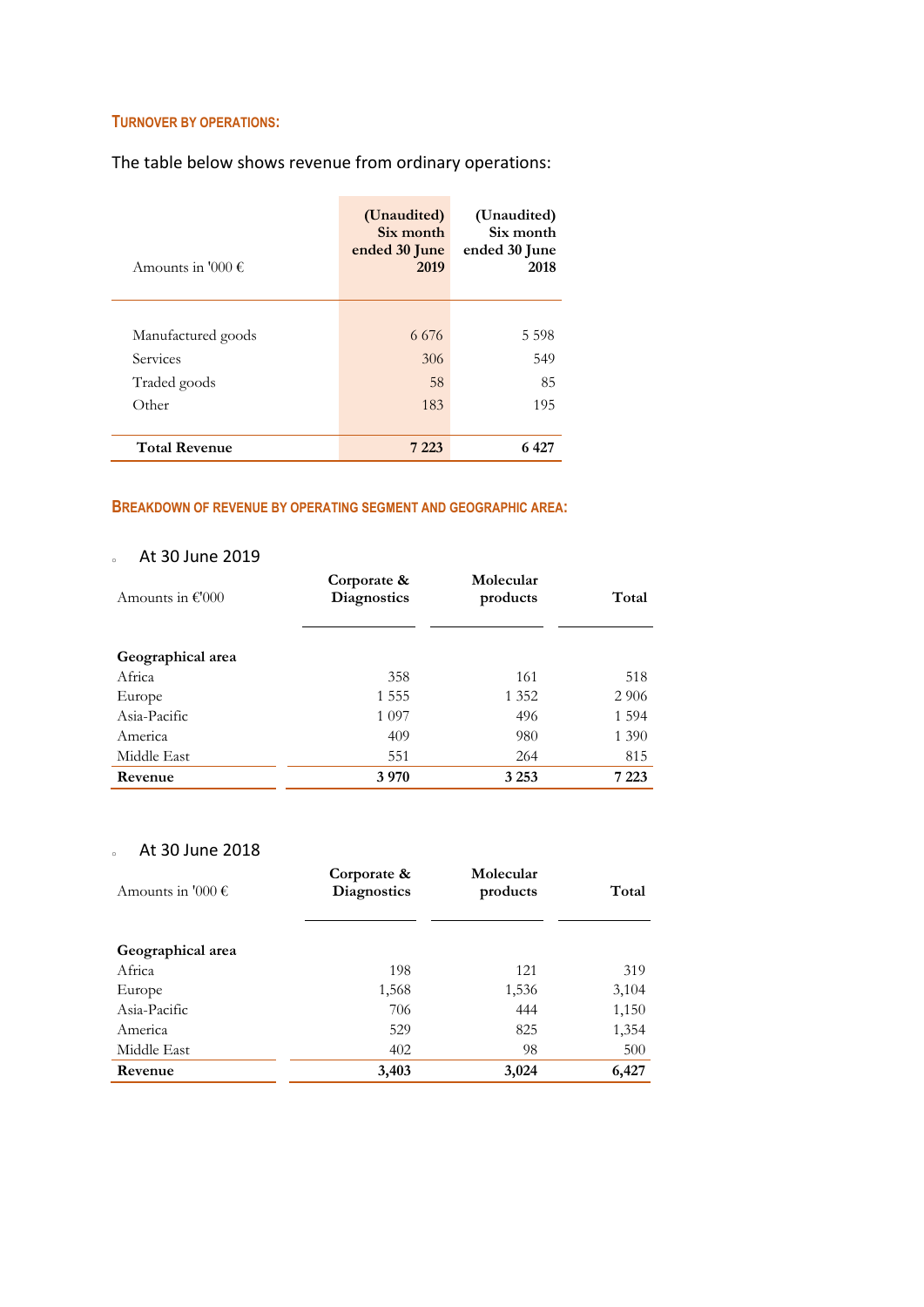# **Consolidated income statement as at 30 June 2019**

|                                                                      | (Unaudited)           | (Unaudited)           |
|----------------------------------------------------------------------|-----------------------|-----------------------|
|                                                                      | Six month<br>ended 30 | Six month<br>ended 30 |
|                                                                      | June                  | June                  |
| Amounts in $\mathbf{\mathfrak{C}}'$ 000                              | 2019                  | 2018                  |
| Revenue                                                              | 7 2 2 3               | 6427                  |
| Cost of sales                                                        | $-2643$               | $-2236$               |
| Gross profit                                                         | 4580                  | 4 1 9 1               |
| Sales, marketing and distribution expenses                           | $-1317$               | $-1217$               |
| Research and development expenses                                    | $-229$                | $-189$                |
| General and administrative expenses                                  | $-3639$               | $-3387$               |
| Governmental subsidies                                               | 7                     | 35                    |
| Operating loss before exceptional items                              | $-598$                | -569                  |
| Other operating income                                               | 57                    | 177                   |
| Other operating expenses                                             | $-123$                | -444                  |
| Operating loss after exceptional items                               | -664                  | -836                  |
| Financial income                                                     | 36                    | 32                    |
| Financial expense                                                    | $-579$                | $-368$                |
|                                                                      |                       |                       |
| Loss before tax                                                      | $-1208$               | $-1172$               |
| Tax (expense) / income                                               | 0                     | 0                     |
| Loss after tax                                                       | $-1208$               | $-1172$               |
| Loss from discontinued operations                                    | $-786$                | -673                  |
| Loss after tax attributable to owners of the<br>company              | $-1994$               | -1 844                |
| Loss per share $(\epsilon)$                                          | $-0,05$               | $-0,08$               |
| Diluted loss per share $(\epsilon)$                                  | $-0,05$               | $-0,08$               |
| Loss per share from the continuing operations $(\epsilon)$           | $-0,03$               | $-0,05$               |
| Diluted loss per share from the continuing operations $(\epsilon)$   | $-0,03$               | $-0,05$               |
| Loss per share from the discontinued operations $(\epsilon)$         | $-0,02$               | $-0,03$               |
| Diluted loss per share from the discontinued operations $(\epsilon)$ | $-0,02$               | $-0,03$               |

The consolidated income statement is presented to reflect the impacts of the application of IFRS 5 relative to discontinued operations, by restating the NOVAprep® activity on a single line "Loss from discontinued operations".